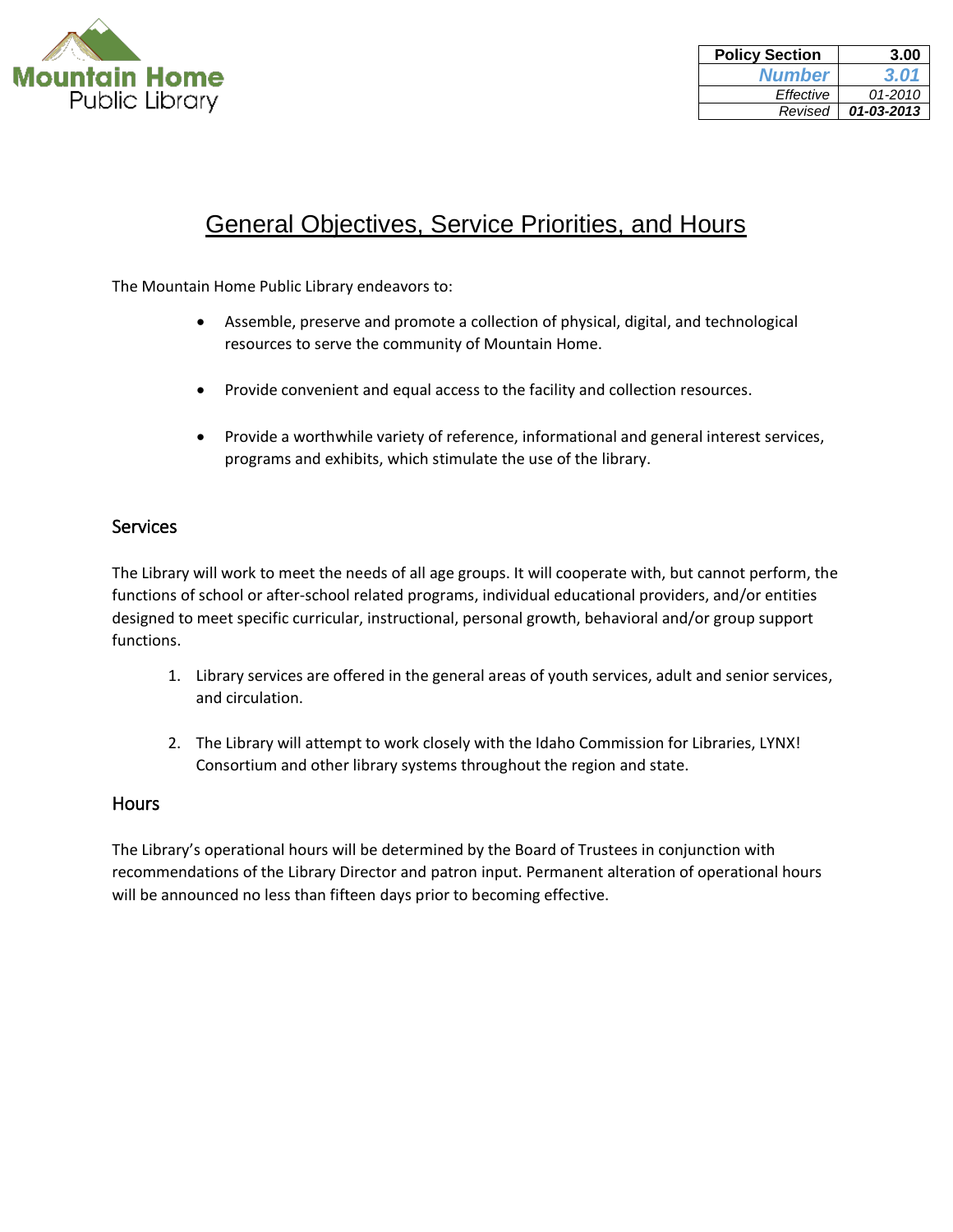

| <b>Policy Section</b> | 3.00    |
|-----------------------|---------|
| <b>Number</b>         | 3.01a   |
| Effective             | 04-1996 |
| Revised               |         |

### Customer Service Policy

# *Just A.S.K.*

We take pride in being…

- *A*ccessible
- *S*ervice-Oriented
- *K*nowledgeable

As a library staff, our first priority is to the people we serve. When coming to the library most patrons have a goal in mind, whether it is to read for pleasure, seek information, study, or simply find a quiet place to relax. We will encourage both adults and children to rely on the wealth of resources that can be found in a library. We desire to provide an environment that is safe, orderly, and harassment-free. Those entering our doors will receive prompt, efficient, and accurate service. We value teamwork and cooperation in seeking to fulfill the needs of our patrons.

### *Every Patron Is Important*

We do not discriminate and offer the same quality of service to all regardless of age, race, sex, nationality, educational background, physical limitation, or any other criteria.

- All patrons will be treated with respect.
- Judgement calls will be made flexibly with all patron's needs in mind.
- All effort is made to fill patron requests using a wide variety of resources. A response of "I don't know" from the staff is not acceptable and we will try not to let anyone leave the library without following through on every possible avenue for answering requests.
- We will not assume patrons know how to locate information without orientation from the staff. We will take steps to make sure the library's collection programs, and services are as convenient and user-friendly as possible.

Written and adopted by the Library staff and approved by the Library Board of Trustees - April 4, 2002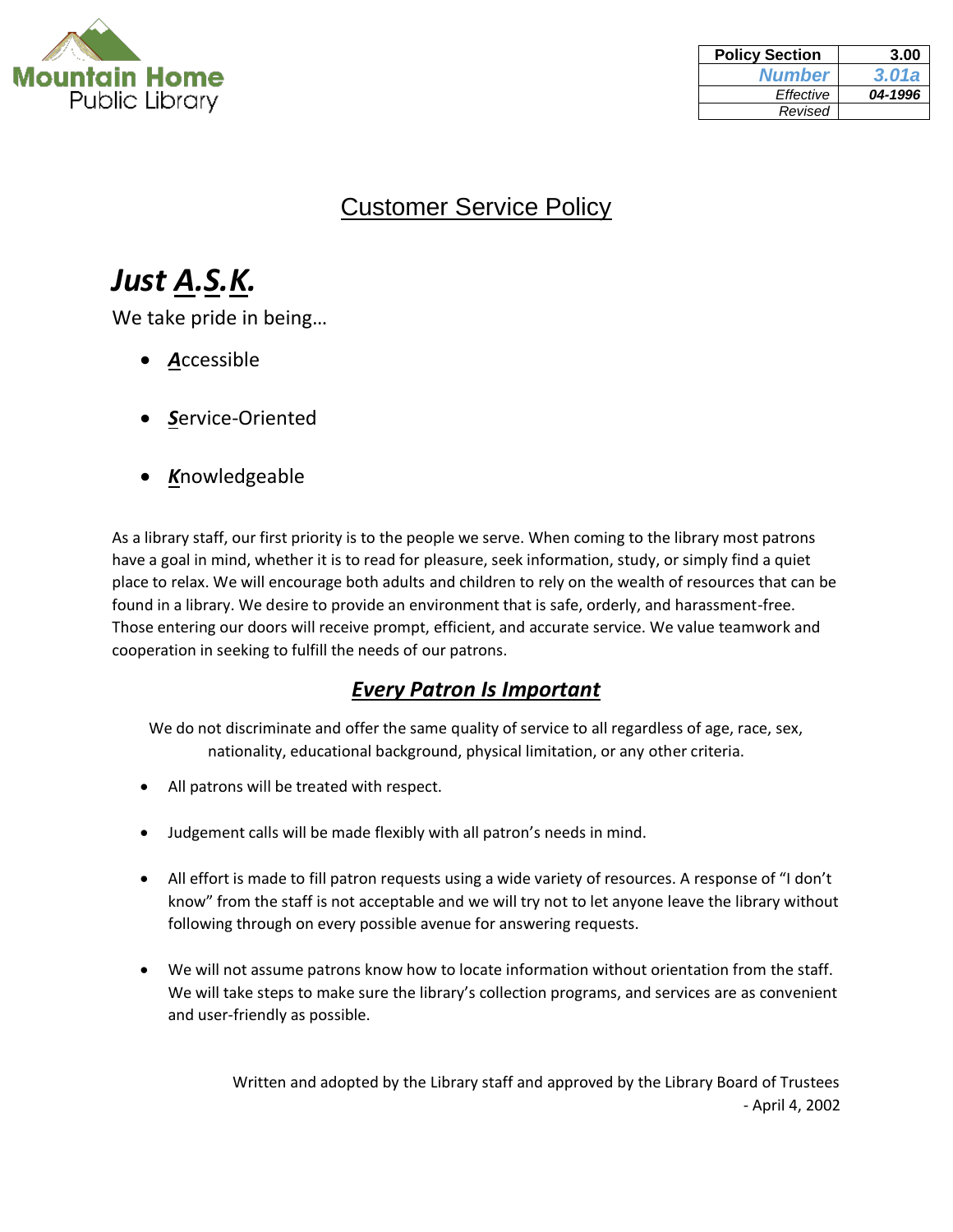

| <b>Policy Section</b> | 3.00       |
|-----------------------|------------|
| <b>Number</b>         | 3.01b      |
| Effective             | 09-2006    |
| Revised               | 03-01-2018 |

### Library Vision, Mission and Values

A well-defined mission and vision provides Library staff and administration with a roadmap for future achievement. The Library Board believes the delivery of services to the community of Mountain Home demonstrate a high degree of common good and they invite all to become aware and use the Library for the resource that it is.

### The vision…

It is the vision of the Mountain Home Public Library to Strengthen, Expand and Provide:

- Strengthen the community's wellness
- Expand the knowledge and learning opportunities of all residents
- Provide access to Library resources and services

#### The mission…

The mission of the Mountain Home Public Library is to strengthen the community, enrich lives, and be connected.

#### The values…

- Provide easy access to all library resources
- Makes resources visible to all library patrons
- Provide an inviting and comfortable space
- Employ a professional and customer-oriented staff
- Protect the privacy of everyone who uses the library